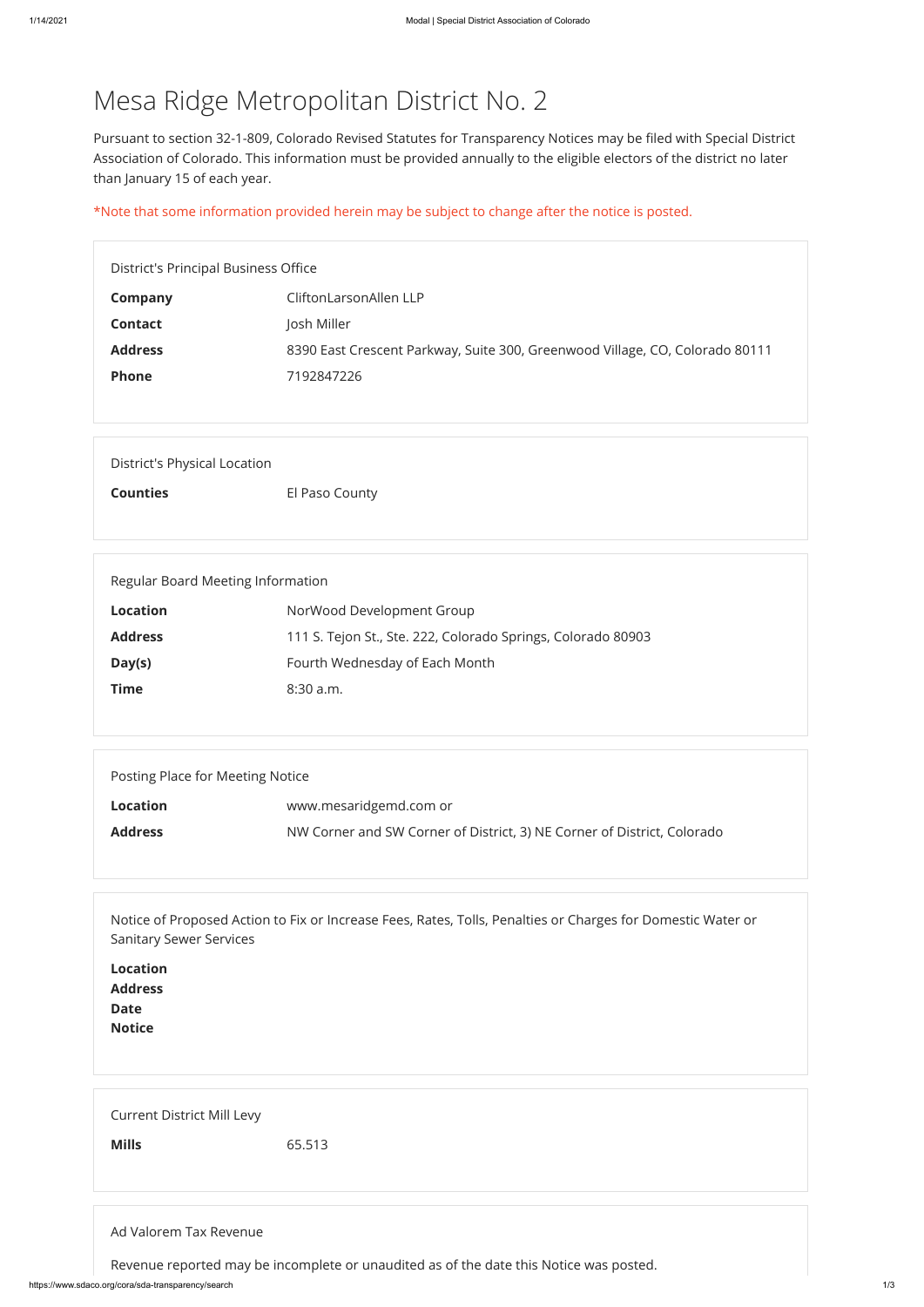**Amount(\$)** 468,926 (estimated / unaudited)

Date of Next Regular Election

**Date** 05/03/2022

Pursuant to 24-72-205 C.R.S

The district's research and retrieval fee is **\$33.58** per hour

## **District Policy**

Contact the person named below regarding the Board's policy for research and retrieval of the District's pubic records.

## **District contact information for open records request:**

Josh Miller, CliftonLarsonAllen LLP

Names of District Board Members

**Board Member 4**

| <b>Board Member 4</b> |                                                                 |  |  |
|-----------------------|-----------------------------------------------------------------|--|--|
| <b>Name</b>           | Delroy Johnson                                                  |  |  |
| <b>Contact Info</b>   | 8390 E. Crescent Pkwy., Suite 300 Greenwood Village, CO 80111   |  |  |
| <b>Election</b>       | No, this office will not be on the next regular election ballot |  |  |
|                       |                                                                 |  |  |
|                       |                                                                 |  |  |
| <b>Board Member 5</b> |                                                                 |  |  |
| <b>Name</b>           | David Jenkins                                                   |  |  |
| <b>Contact Info</b>   | 8390 E. Crescent Pkwy., Suite 300 Greenwood Village, CO 80111   |  |  |
| <b>Election</b>       | No, this office will not be on the next regular election ballot |  |  |
|                       |                                                                 |  |  |
|                       |                                                                 |  |  |